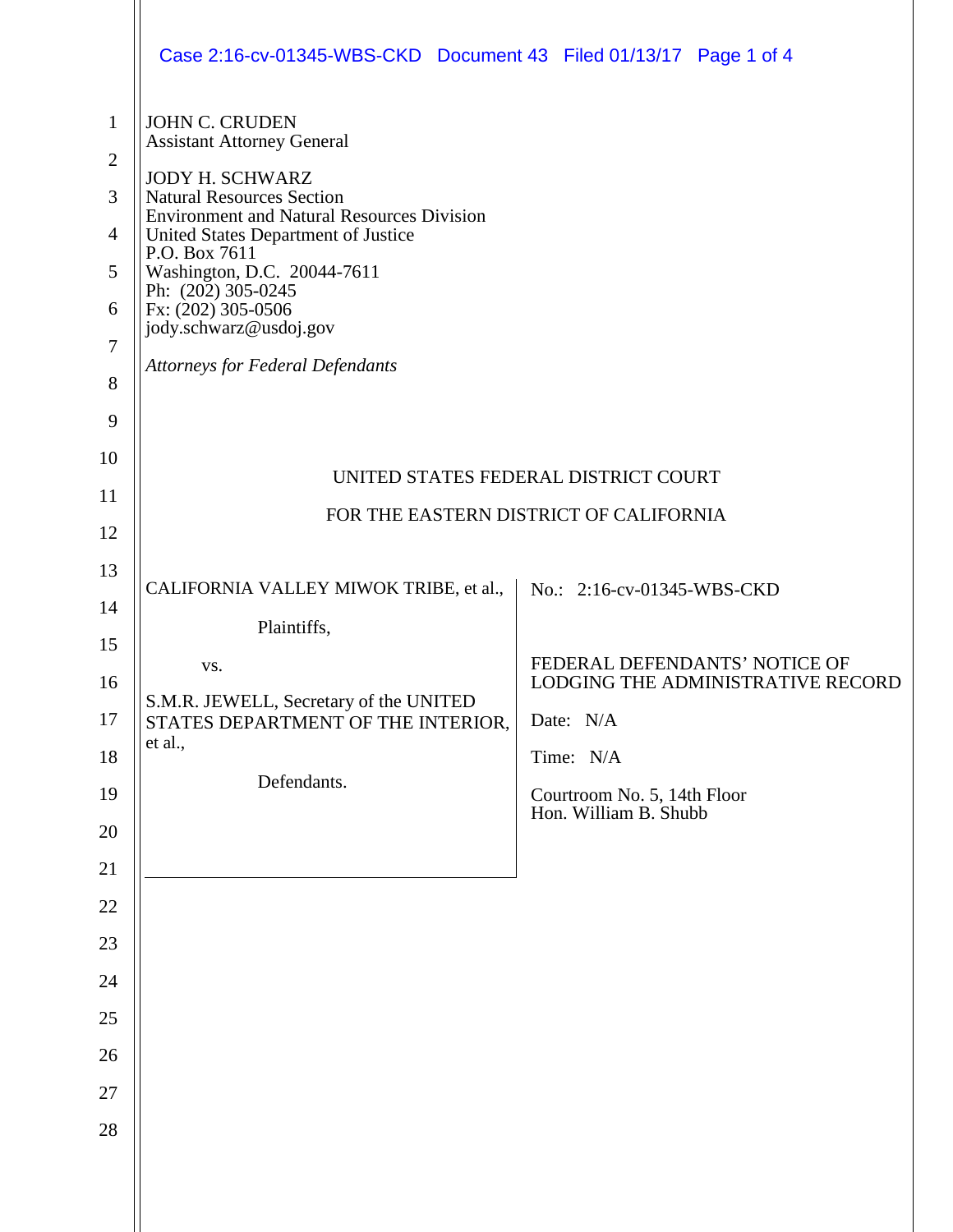## Case 2:16-cv-01345-WBS-CKD Document 43 Filed 01/13/17 Page 2 of 4

Federal Defendants, S.M.R. Jewell, in her official capacity of Secretary of the Department of the Interior, Lawrence S. Roberts, in his official capacity as Principal Deputy Assistant Secretary-Indian Affairs, and Weldon "Bruce" Loudermilk<sup>1</sup>, in his official capacity as Director of the Bureau of Indian Affairs (collectively "Federal Defendants"), provide notice that they are lodging with the Court the Administrative Record for the agency action challenged in this lawsuit. Pursuant to the Court's November 15, 2016, Order (ECF No. 41), Federal Defendants are lodging an electronic, word-searchable version of the record in PDF format rather than filing it through the Court's ECF system or in hard copy paper format. In addition, Federal Defendants are also filing with this Notice the index for the Administrative Record (Exhibit 1), privilege log (Exhibit 2), and Certification of the Administrative Record (Exhibit 3). Two electronic copies of the Administrative Record were mailed by overnight delivery to the Court's chambers, Plaintiff's counsel, and Intervenor-Defendants' counsel.

Respectfully submitted January 13, 2017

JOHN C. CRUDEN Assistant Attorney General

*/s/ Jody H. Schwarz* JODY H. SCHWARZ Natural Resources Section Environment and Natural Resources Division United States Department of Justice P.O. Box 7611 Washington, D.C. 20044-7611 Ph: (202) 305-0245 Fx: (202) 305-0506 jody.schwarz@usdoj.gov

*Attorneys for Federal Defendants*

<sup>1</sup> Weldon "Bruce" Loudermilk, Director of the Bureau of Indian Affairs, is automatically substituted for Michael Black, former Director of the Bureau of Indian Affairs, under Federal. Rule of Civil Procedure 25(d).

1

28

27

1

2

3

4

5

6

7

8

9

10

11

12

13

14

15

16

17

18

19

20

21

22

23

24

25

 $\overline{a}$ 

<span id="page-1-0"></span>26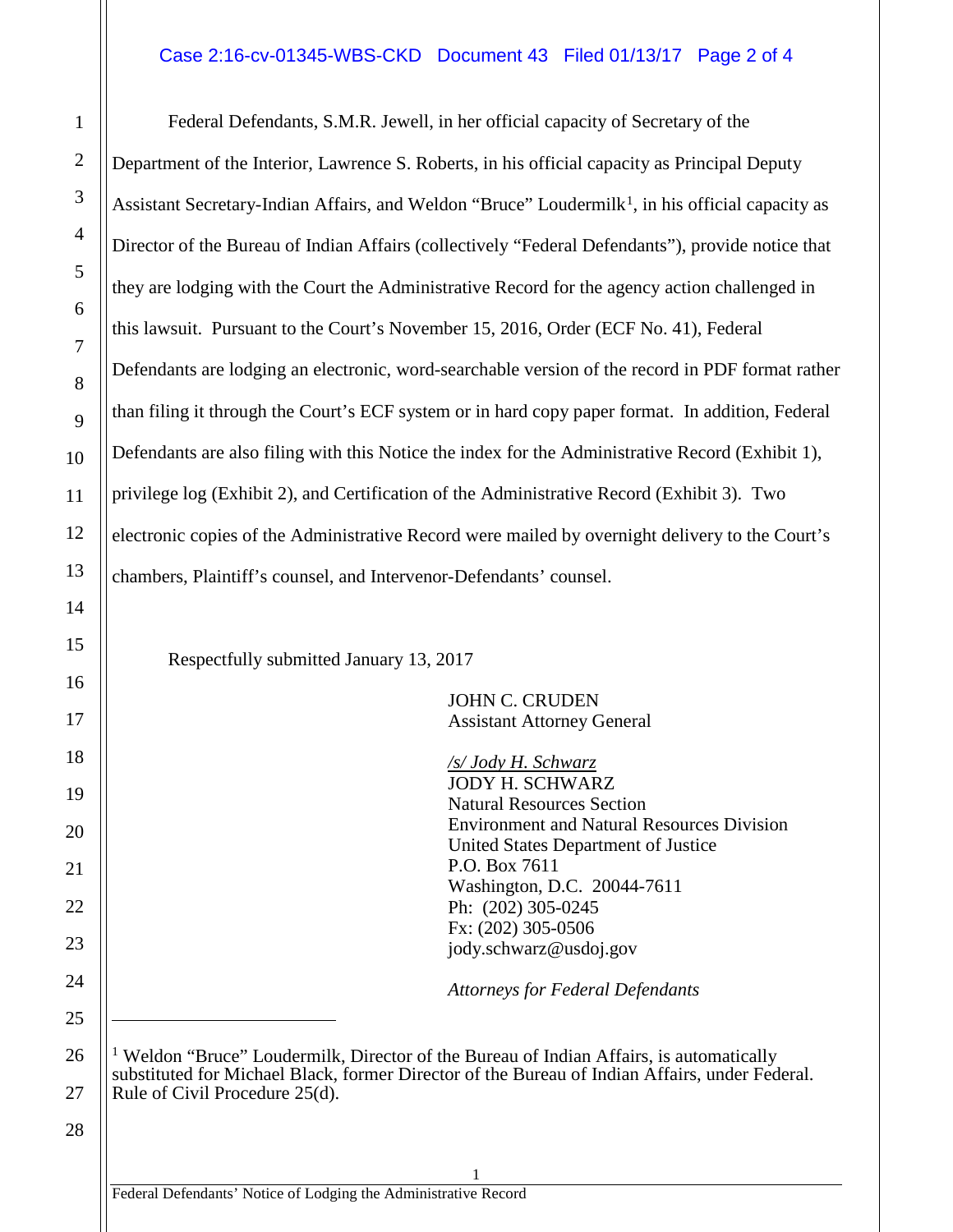## Case 2:16-cv-01345-WBS-CKD Document 43 Filed 01/13/17 Page 3 of 4

Of Counsel:

James Porter Office of the Solicitor United States Department of the Interior Washington, DC 20240